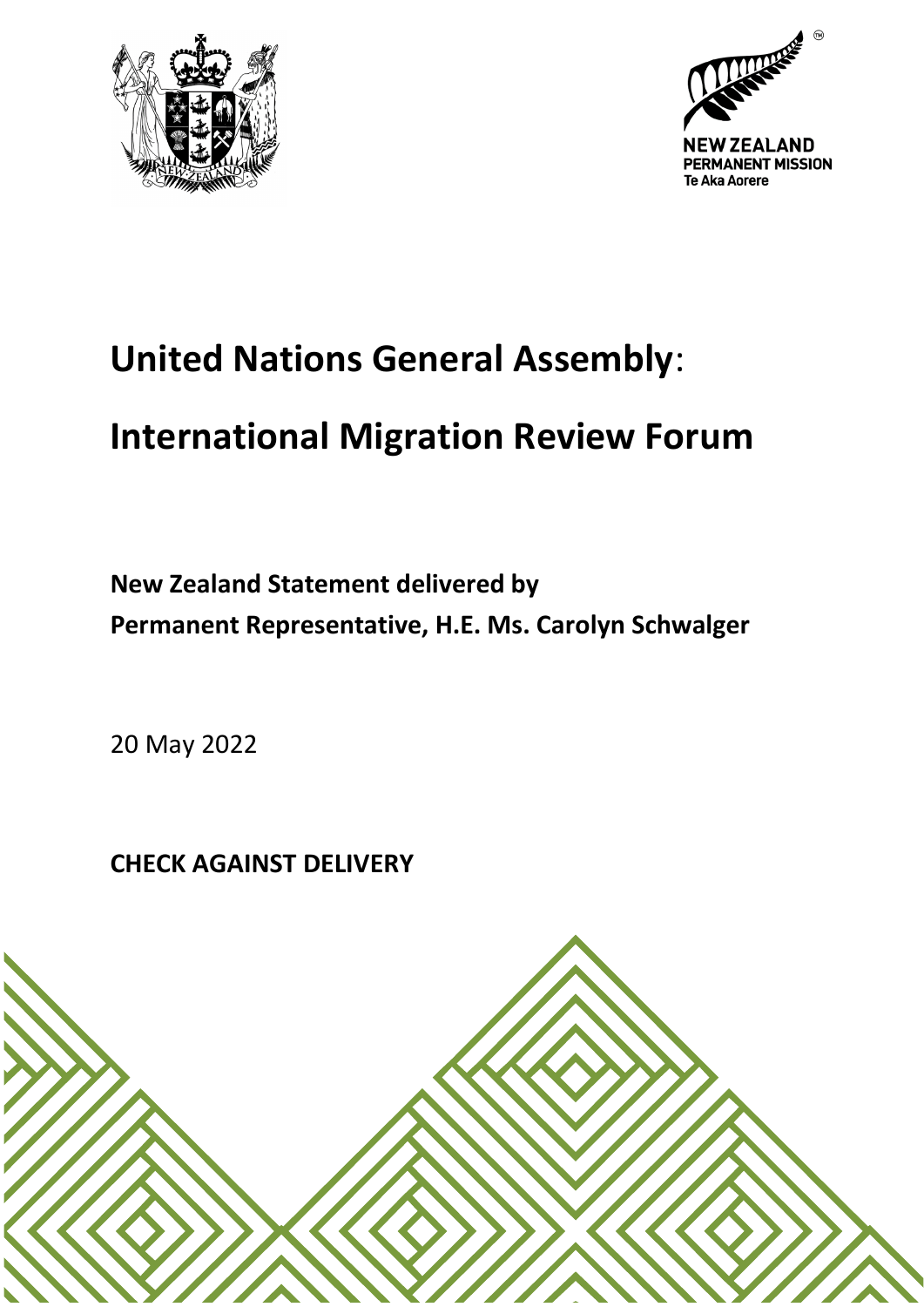Thank you Chair,

Aotearoa New Zealand is committed to the effective implementation of the Global Compact for Safe, Orderly and Regular Migration.

Since it was finalised, we have seen the role of the Compact in improving global migration outcomes. It has strengthened international cooperation to address irregular migration, while fostering and incentivising regular migration.

New Zealand welcomes the Compact as a State-led approach to migration that upholds the human rights and wellbeing of migrants and their families, while promoting inclusive economic growth and sustainable development.

The Compact plays an important role in encouraging good practice in regular migration. It complements national laws and policies, and makes clear the sovereign right of each country to manage its borders.

New Zealand greatly appreciates that the Compact encouragesfurther cooperation to dismantle human trafficking and people smuggling syndicates, and to reduce the social, economic, and political drivers that lead to irregular migration. We welcome that the Compact recognises climate change as a potential driver of migration.

New Zealand's domestic approach to the implementation of the Compact has focused on ensuring clear pathways for regular migration, including to facilitate sustainable economic growth, family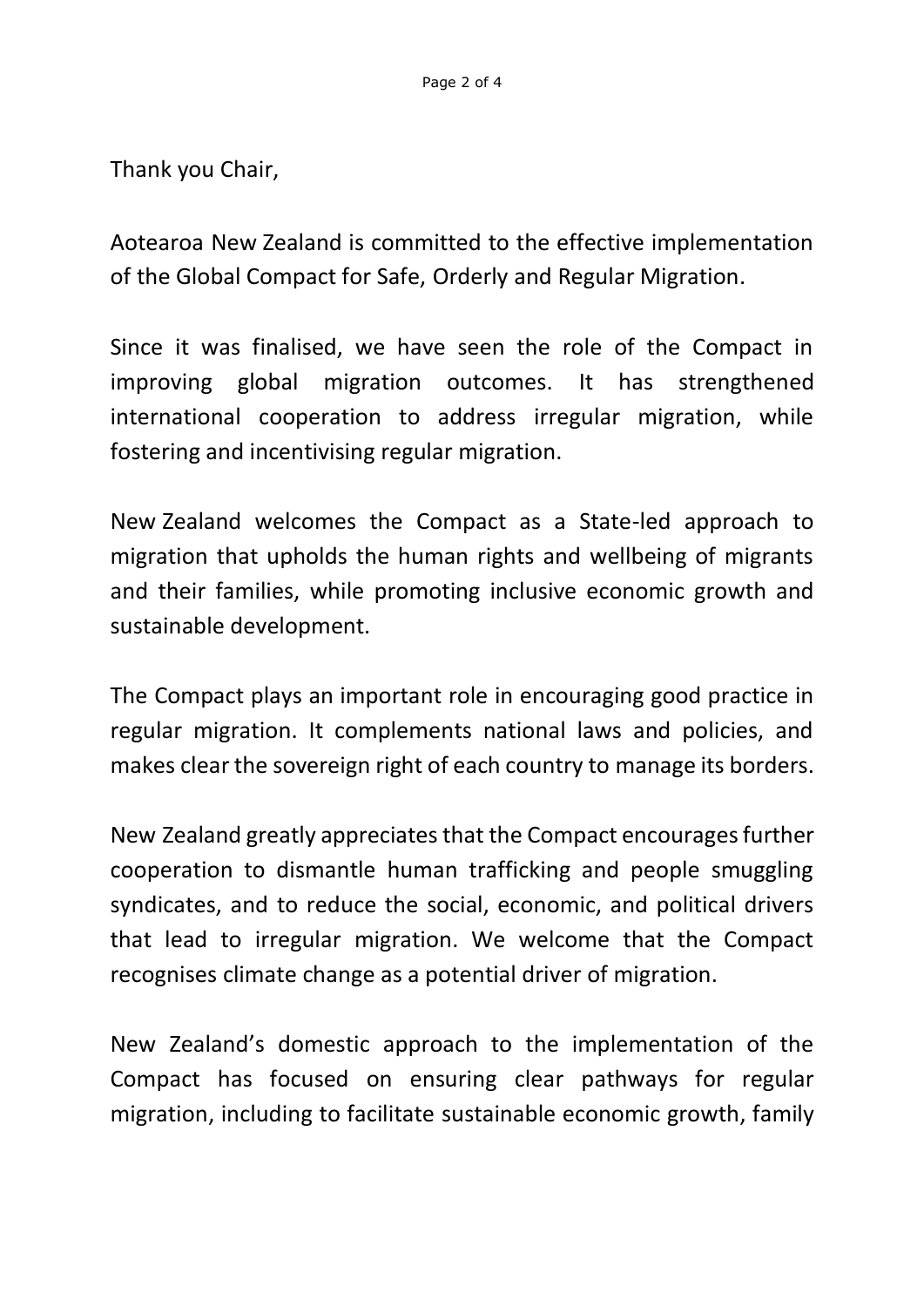reunification, and for humanitarian responses, including in Afghanistan, Syria and Ukraine.

We remain focused on addressing temporary migrant worker exploitation. New Zealand is strengthening our immigration system, supporting migrants to report and leave exploitative situations and ensuring we have a fit-for-purpose enforcement regime, as part of a Government-wide initiative to combat all forms of exploitation.

New Zealand has also supported global and regional efforts, for example through the Bali Process and across the Pacific, to stop the abhorrent practices of trafficking in persons and people smuggling. These crimes inflict significant physical and mental harm to victims and cannot be tolerated.

As we have seen, the COVID-19 pandemic has had a disproportionate impact on migrants, and exacerbated the vulnerabilities they face. The pandemic has underscored the importance of a collective response, and the value of states working together to solve common issues.

The last two years have seen unprecedented challenges to immigration systems around the world. For New Zealand, this meant taking extraordinary measures to protect public health.

While managing these unprecedented public health challenges, we provided support and flexible immigration options for migrants who were in New Zealand over the course of the pandemic. This included extending temporary visas, and providing a one-off pathway to residence for a significant number of temporary workers.